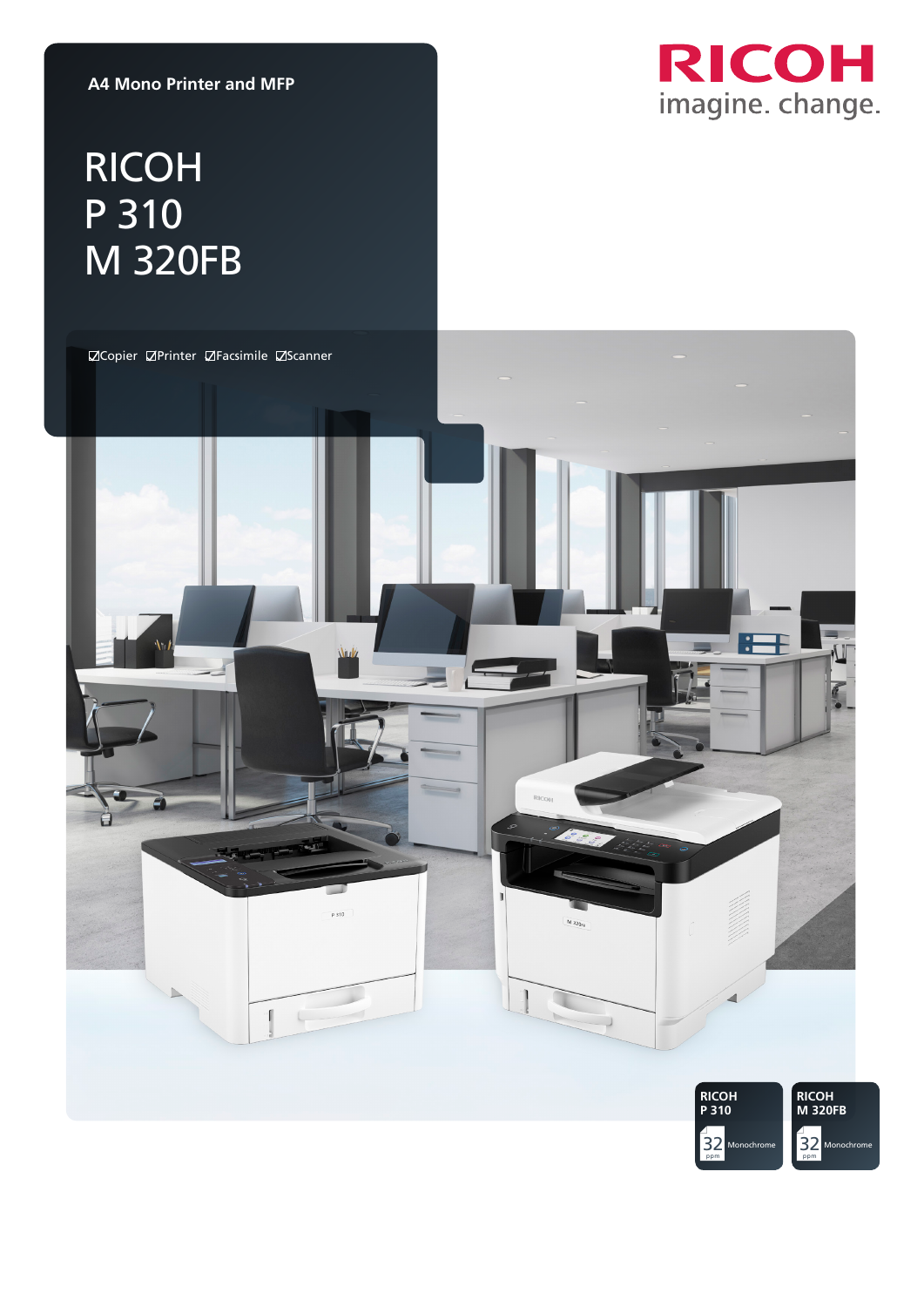## **Stability and Performance**

Secure and rapid document sharing even remotely

#### **Share documents remotely with ease**

RICOH M 320FB offer a host of features that allow you to share documents quickly in digital format. Simply use the 35-sheet Automatic Reversing Document Feeder (ARDF) to scan that full-colour presentation to your colleagues for review in an instant using any of the multiple Scan-to capabilities, including Scan-to-Email, FTP, Folder, USB drive and more.



*\*Image shown is with optional tray*



#### **Stay productive even when away from the office**

Simply download the RICOH Smart Device Connector app to your smartphone or tablet to access and share information. Send print jobs directly to your Ricoh printer from your personal mobile device for fast, convenient mobile printing via Mopria® or AirPrint®. You can also pair your Android® device via the Near Field Communications (NFC) tag on printer once you are back in the office to authenticate and transfer information and print your documents.

#### **Security is in our DNA**

Keep your information secure as you transfer and print confidential documents with the robust security layers Ricoh has put in place. Use the Locked Print function to protect documents from unauthorised viewing and have peace of mind knowing that network encryption ensures secure digital data transmission.